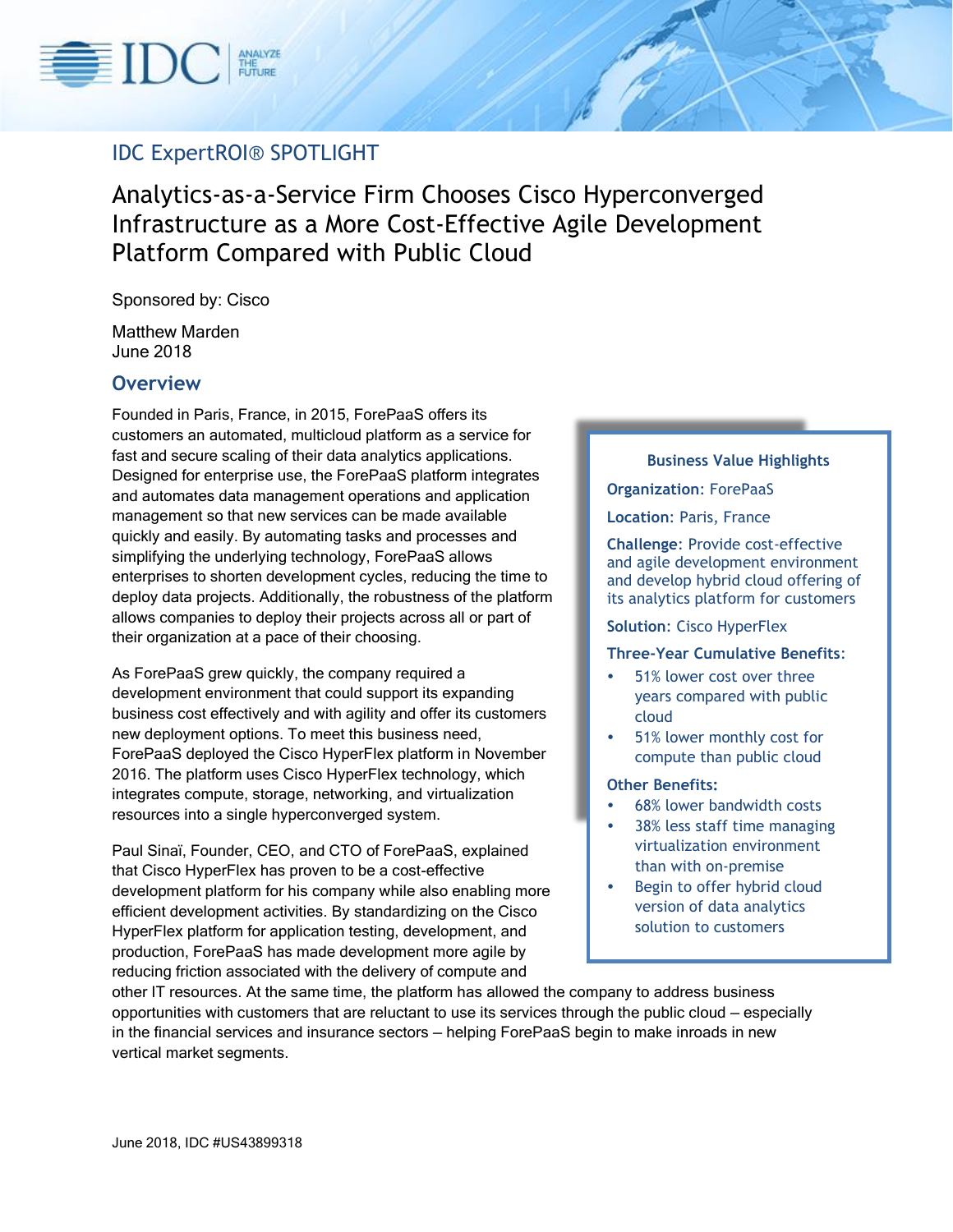ForePaaS plans to double its workforce in 2018 to support its rapidly growing business. This growth in terms of both customer base and internal operations — makes the cost advantage of Cisco HyperFlex all the more important to ForePaaS as it must scale its business.

To quantify the value for ForePaaS of deploying the Cisco HyperFlex platform, IDC conducted several interviews with Sinaï. The discussion focused on the relative benefits for ForePaaS of supporting development activities with Cisco HyperFlex rather than using a public cloud platform. IDC found that for these development activities, public cloud fees for three years would be more than double the cost of deploying and running Cisco HyperFlex, with additional savings in terms of networking and IT staff time costs. IDC estimates that overall the Cisco HyperFlex platform will reduce ForePaaS' total operating costs by 51% over three years compared with using a public cloud solution for these activities. Additionally, as noted, having the Cisco HyperFlex platform is helping ForePaaS address new business opportunities, although the impact of this business enablement was not quantified for the purposes of this study.

## **Implementation**

Before founding ForePaaS, Sinaï worked on several projects for managing data within and outside of the enterprise, including the creation of a proof-of-concept platform for a fully integrated environment to build and host applications and store and analyze data. The ForePaaS platform uses multiple cloud providers to provide flexibility in developing, deploying, and scaling applications and services.

Sinaï explained that several years ago, ForePaaS realized that it needed to offer customers new deployment options for its data analytics platform. This was especially the case for organizations in the banking and insurance verticals that face more stringent rules regarding data use and storage. To address this opportunity, ForePaaS began working to offer a cloud-like experience with its data

analytics platform that these customers could host on-premise. In this context, ForePaaS selected Cisco HyperFlex as its hyperconverged infrastructure platform of choice. Sinaï explained: "We were looking for a solution that could offer a cloud experience on-premise, and we decided to go with hyperconverged systems with Cisco HyperFlex to offer our customers this kind of experience via a hybrid cloud solution."

ForePaaS also knew that as its business grew, its prospects would hinge on its ability to develop and deliver new services, features, and functionality for its customers in a cost-effective manner. Although ForePaaS relies significantly on public cloud resources, it was intrigued by the possibilities Cisco HyperFlex could offer its development operations. Testing of Cisco HyperFlex compared with public cloud offerings demonstrated its potential value in a development setting: "When we ran tests with Cisco HyperFlex in which we would spin up 2, 3, or 10 VMs at the **"We were looking for a solution that could offer a cloud experience on-premise, and we decided to go with hyperconverged systems with Cisco HyperFlex to offer our customers this kind of experience via a hybrid cloud solution."**

same time, we found significant performance improvements compared with using a cloud service." ForePaaS also concluded that for these development activities, the cost of deploying Cisco HyperFlex would be less than the cost of using a public cloud alternative.

Based on these results, ForePaaS also chose to deploy Cisco HyperFlex as the infrastructure platform supporting its development activities. Sinaï commented on the rationale for choosing Cisco HyperFlex: "We were looking for a solution that would be good for our customers and also good for us, which would allow us to converge compute and storage and have a truly scalable solution."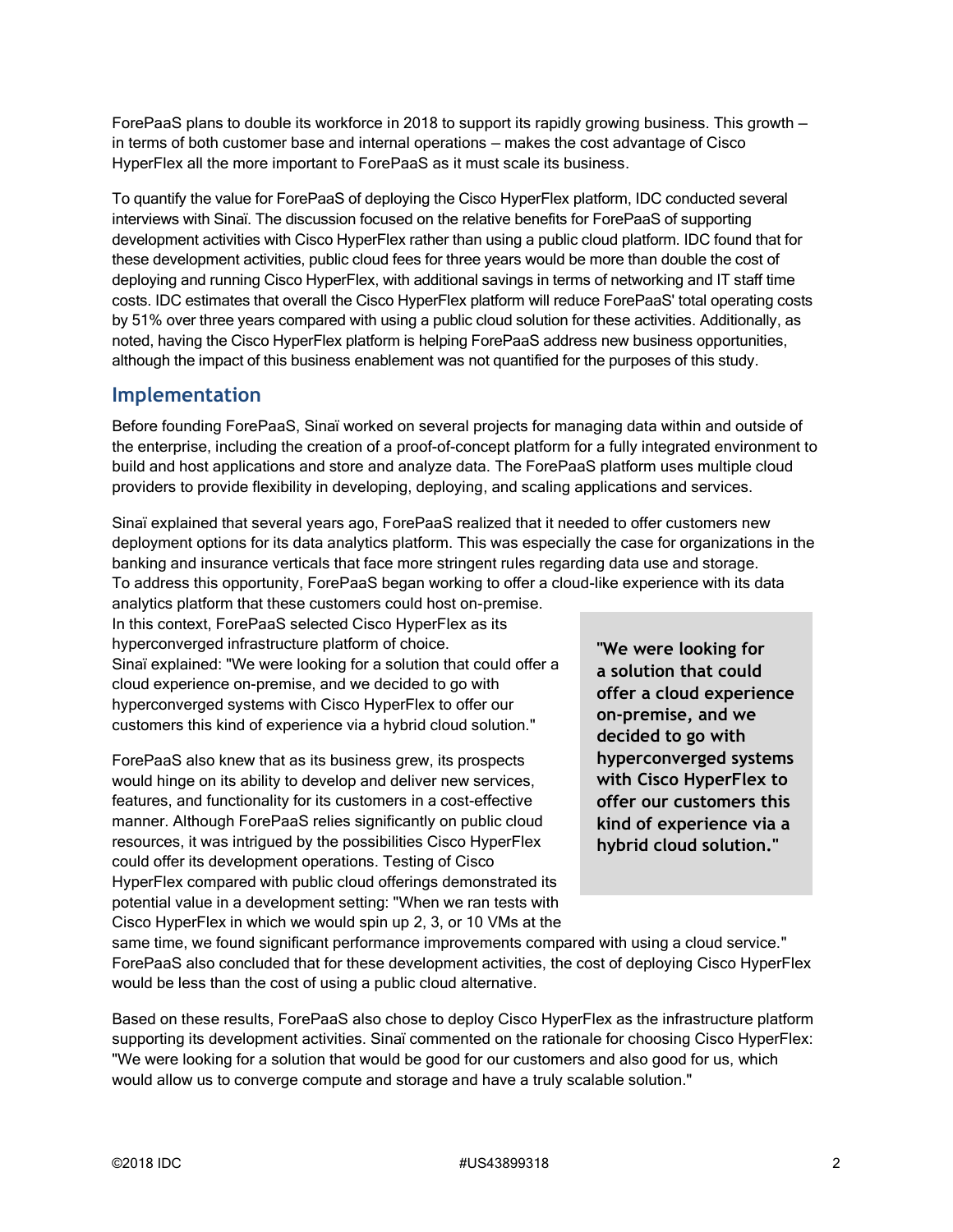Deployment of the Cisco HyperFlex platform began in the summer of 2016 and was completed in six weeks, and it required minimal amounts of internal staff time. Sinaï explained that the Cisco HyperFlex platform began as one part of the company's development environment, but it is now used by the firm's application developers for 80% of their development work.

On the customer side, ForePaaS has offered hybrid cloud services running on Cisco HyperFlex since January 2017. "One of our aims was the ability to deploy a new cluster with more than 30 microservices, including various integration and development tools, security, and networking, in less than two minutes," Sinaï said. "We clearly needed a very fast solution, and Cisco HyperFlex has allowed us to meet this performance objective."

### **Benefits**

Sinaï explained that while ForePaaS makes significant use of public cloud services, its deployment of the Cisco HyperFlex platform has helped it create a more cost-effective and agile development environment while also enabling it to tailor services to customers that cannot use public cloud–based solutions. For ForePaaS, the result has been both lower costs and perceptible inroads in terms of winning business in verticals in which it previously could not fully compete. With the company having recently raised funds to support its quick business growth, having a cost-effective and scalable infrastructure platform for development and customer-facing services is even more vital.

# *Cost Efficiencies*

Sinaï explained that his company uses public cloud compute and other services across its operations when cost effective and efficient. However, it concluded that deploying a hyperconverged infrastructure solution with Cisco HyperFlex for its application development environment would cost substantially less than buying equivalent compute resources through the public cloud.

The basis for this cost advantage is the ability of ForePaaS to make more efficient use of compute resources with Cisco HyperFlex than it could with a public cloud environment. This is especially the case in development, where teams are constantly spinning up new VMs and creating new testing environments. Per Sinaï, ForePaaS calculated that using public cloud to provide the same levels of performance and agility as Cisco HyperFlex would cost more than 2.5 times as much.

Running most of its development on the Cisco HyperFlex platform has also made budgeting easier. "With public cloud, it's often difficult to know ahead of time how much development will cost," Sinaï said. "With Cisco HyperFlex, our developers know from the beginning the resources they have to work with and can keep costs within budget."

In addition, by using Cisco HyperFlex for development activities, ForePaaS is avoiding needing to make a significant investment in

**"With public cloud, it's often difficult to know ahead of time how much development will cost. With Cisco HyperFlex, our developers know from the beginning the resources they have to work with and can keep costs within budget."**

increasing its bandwidth; such an investment would be necessary if it were using public cloud. "With large amounts of data being consumed and moving around, it can be time consuming and costly to upload everything into the public cloud," Sinaï explained. With Cisco HyperFlex, ForePaaS spends 68% less on bandwidth than it would need to with public cloud.

The Cisco HyperFlex platform is also easy to manage, requiring only a fraction of one person's time each week. Per Sinaï, this was a driver of choosing hyperconverged with Cisco HyperFlex rather than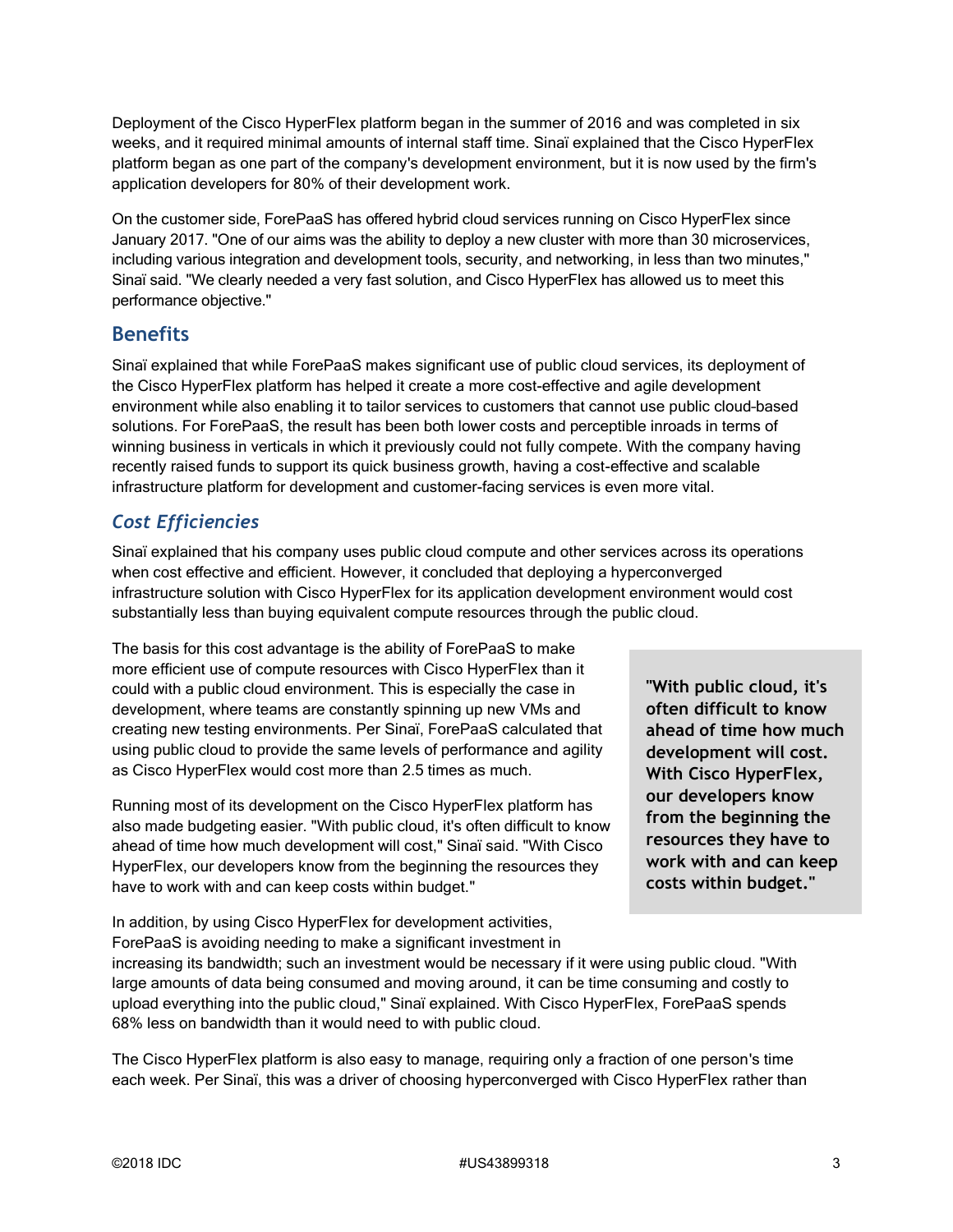even considering an alternative on-premise three-tiered solution: "We cannot afford to have dedicated teams for compute, storage, and networking. For us, it was very important to simplify the management of infrastructure supporting our development."

## *Enabling Development*

Cisco HyperFlex has met the need of a rapidly growing greenfield company for a development platform that is easy to deploy, manage, and scale. According to Sinaï, "Cisco HyperFlex has been a good choice because deployment of resources is fully automated and our development team can begin their work without having to deal with complicated infrastructure configurations." This means that developers can access compute resources as needed rather than wait for deployment. The result is development with fewer interruptions or lulls; Sinaï estimated that each developer saves more than one hour per month from not needing to wait for VMs to be spun up for his/her work.

Additionally, with the Cisco HyperFlex platform, developers are using familiar tools so their productivity is higher and maintenance is simpler and cheaper. "Public cloud services often add new features that require special training to use," Sinaï explained. "Our staff required no training with Cisco HyperFlex." Cisco HyperFlex allows developers to integrate containers, VMs, and storage and to virtualize applications that traditional VMs can't handle. "Also, with public cloud services, a configuration mistake can cause a developer to lose access to the VM, so our developers are much happier using Cisco HyperFlex," Sinaï said.

Further, Sinaï stressed the importance for his company of having developers work on a platform that its customers may use. "We need to know what the impact is of our software on hardware. That's one reason we have our own servers, not for production, but for development. This way we can test and learn how the development of our software interacts with the hardware."

**"Cisco HyperFlex has been a good choice because deployment of resources is fully automated and our development team can begin their work without having to deal with complicated infrastructure configurations."**

# *Addressing Latent Business Opportunities*

Even as business grew in ForePaaS' first year of operations, the company knew that it needed to evolve its offering to address all potential customers. In particular, ForePaaS needed to be able to offer a variant of its data analytics platform that could be hosted on-premise at a customer's site. Not having this offering was limiting the company's ability to sell to certain verticals: "Some of our customers prefer not to be fully in a public cloud because of security and privacy concerns," said Sinaï. "We have a great deal of demand for our hybrid cloud services from banking, insurance, and similar customers, especially since the European Union announced new rules on data privacy for its citizens."

As noted previously, ForePaaS chose Cisco HyperFlex in large part to build out its customer-facing hybrid cloud offerings. Sinaï described these customer-facing services: "We offer our customers the ability to manage their ForePaaS environment on top of HyperFlex. Basically, they put in the servers, and it is plug and play, and they can deploy and connect to our cloud-based management platform. So all of their data is directly on-premise, but the complexity of updating processes and carrying out deployments is managed from our cloud-based management platform."

Because ForePaaS began offering this hybrid cloud model of delivery of its data analytics platform only in the past year, it is too soon to fully evaluate Cisco HyperFlex's impact on ForePaaS' business for the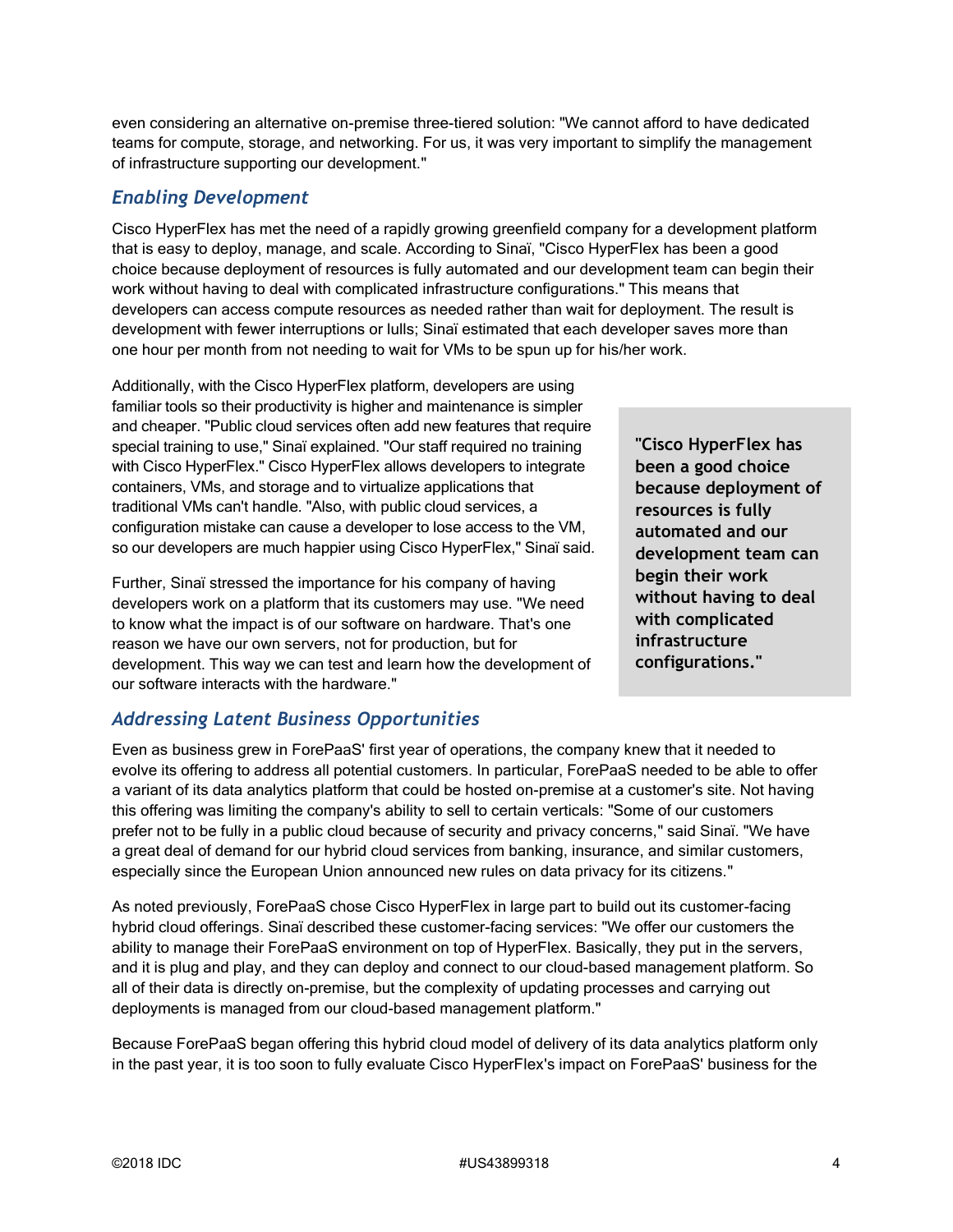purposes of this study. However, Sinaï expressed confidence that having this hybrid cloud offering built on Cisco HyperFlex will help ForePaaS compete for business with companies for which data privacy looms large as a decisive factor in choosing the technologies they employ to support their businesses.

# **Quantifying the Benefits**

To quantify the impact of these benefits on ForePaaS' operations, IDC interviewed Sinaï and asked questions about the costs and performance of Cisco HyperFlex, in particular in comparison with using a public cloud solution. IDC found that ForePaaS is realizing significant cost savings for its development operations from its decision to invest in and deploy Cisco HyperFlex. Based on discussions with Sinaï, IDC projects that the three-year cost to run Cisco HyperFlex for development activities will be 51% less than that of a comparable public cloud deployment.

In particular, ForePaaS will realize cost savings in three areas related to running its development environments:

- **Compute:** ForePaaS can deploy and run Cisco HyperFlex at a significantly lower cost for development activities than it could provision equivalent resources in the public cloud by optimizing its use of the hyperconverged environment. Even accounting for costs associated with running Cisco HyperFlex, including warranty, power, and floor space, IDC calculates that ForePaaS will save 51% over three years compared with public cloud.
- **Bandwidth:** ForePaaS has avoided the need to upgrade its networking capabilities by using Cisco HyperFlex. With public cloud, it would require significantly more bandwidth to ensure performance. IDC projects that ForePaaS will spend 68% less on bandwidth over three years than it would using public cloud for its development environment.
- **.** IT staff time to manage virtualization software: Maintaining a streamlined VM environment with tools that its team is accustomed to using saves ForePaaS staff time related to managing its virtualization efforts to support development activities. IDC estimates that ForePaaS will require 38% less staff time than a standard on-premise solution, although no savings were included in the public cloud versus Cisco HyperFlex cost analysis.

### **Methodology**

IDC conducted several interviews with Sinaï to understand ForePaaS' investment in and use of Cisco HyperFlex. IDC used these interviews to gather the information needed to quantify the benefits and investment associated with the use of Cisco HyperFlex for ForePaaS' development environment and created a financial cost of operations analysis from the results. IDC included the following in the cost analysis for:

- Public cloud: Cost of public cloud services, cost of bandwidth required to operate public cloud, cost of IT staff time to deploy public cloud, cost of IT staff time for managing virtualization software
- **EXEDER FIGHT COST COST OF ACTLAN ACTLAN IN ACTLAN ACTLAN COST COST COST COST COSTS** 6 CISCO **COSTS** HyperFlex, cost of bandwidth required to use Cisco HyperFlex, cost of power and floor space, cost of IT staff time to deploy Cisco HyperFlex, cost of IT staff time for managing virtualization software, cost of IT staff time for managing Cisco HyperFlex